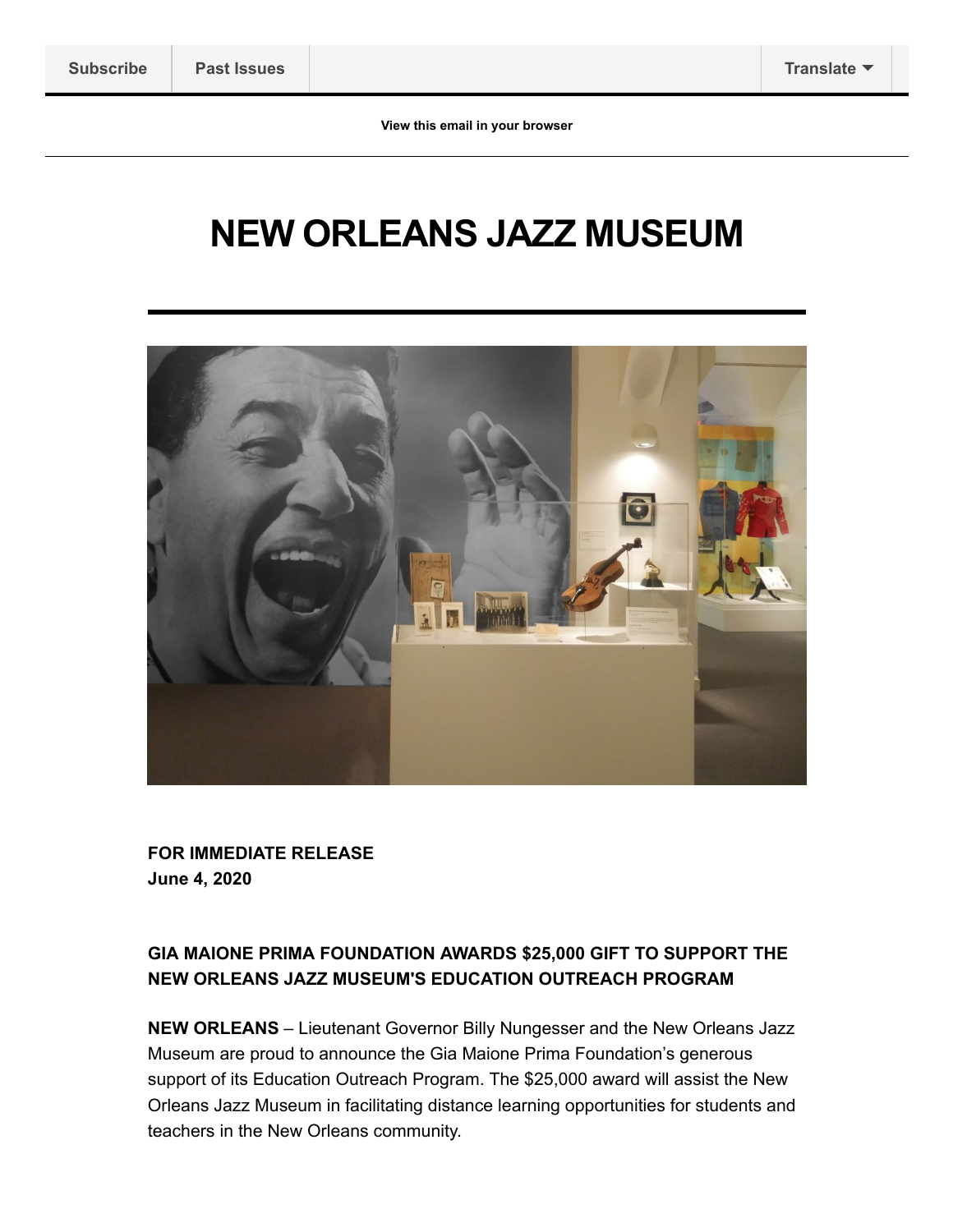teachers, improving website and stream capabilities, and making all educational programs available online," said Lieutenant Governor Billy Nungesser. "This comes at a time when distance learning is at top of mind. With the help of this funding, the New Orleans Jazz Museum can help carry on our state's proud musical heritage that so many visitors come to our cities to hear."

Education is at the heart of the New Orleans Jazz Museum's mission. Up until the recent closing during the pandemic crisis, the New Orleans Jazz Museum offered educational programs on site, online, and in the New Orleans public schools, including field trips featuring on-site visits from over 100 local, national, and international schools per year; musician-led workshops and Master Classes; Jazz Enrichment summer camps; and, internships with local and international universities, including Tulane, Loyola, and SUNO's Museum Studies graduate program, the only program which trains museum professionals in Louisiana at a Historically Black College and University (HBCU).

"We are very grateful for this generous grant from the Gia Maione Prima Foundation, which will support online education programs," said Jazz Museum executive director Greg Lambousy. "We must ensure the transmission of our unique music culture to the next generation doesn't get lost during this difficult period for our city, state, and nation."

Gia Maione Prima Foundation trustee Anthony Sylvester commented, "The Foundation is so proud to sponsor the New Orleans Jazz Museum Educational Outreach Program by providing resources to support music education programs that will afford online learning opportunities to students and share unique music and culture to future generations."

Sylvester, with Sherman Wells Sylvester & Stamelman, LLP, assisted Gia Maione Prima in the establishment of the Gia Maione Prima Foundation (GMPF) in 2011. Gia Maione Prima was a singer and the widow of Louis Prima, the famous jazz musician, singer, and composer from New Orleans. Gia was also an artist, dedicated to the fine arts. The GMPF makes donations to tax-exempt organizations supporting and encouraging an appreciation for American jazz, American popular music, and jazz performance as well as the fine arts. For more information, visit **[www.giamaioneprimafoundation.com](http://link.mediaoutreach.meltwater.com/ls/click?upn=XYVVd1HZQ2ik0sJl8Eyo4Lz0LmnDljlh8u-2FoWROhY23gjLXZqJMdk4m6e1rCyd4DkJSJNqYsd-2Fqm1-2Bi7rL0bDg-3D-3D8xkO_18RU-2Fxi03MMi1j2ouOMeU0rSrJQNdwmpgfgKvUFS0dKMVMljf5gOMQCUjKmH7oWn-2B6AZCXN-2F-2BE2QyoVnz5OjRqW31r7JYo-2FFOAMeUqaoNCrVLql-2BQ1fX1UjOcQ9enMAGU4XX-2Bkil-2F7qS-2BSkKkHubEI-2FJ3Vzx-2BVs8EOjQl6ujSdRBAWrmMbOaK2SRv-2FDa-2B9oQesv9X5HyOOy4mrfjQTxaFYvUHNJPJu7ErOLjX3TyZqqmIiyxc0lOdR8P8fZIce7Urq3arMv-2BEdIzTSml4KfYLP2-2Fb-2F1UrDPfIfBfU8up4all8dDTb95DApIayzPpLEC-2Fj4IZaGUfWhEzeXI4fZg0jj2Q2WCaWuZDHLVqaK04f2vrLA2jAlOUhytiCyvXFCao)**.

The New Orleans Jazz Museum is excited to expand its work with the Gia Maione Prima Foundation. In 2019, the New Orleans Jazz Museum opened the exhibition, "The Wildest: Louis Prima Comes Home," sponsored by the Gia Maione Prima Foundation. The exhibition is currently on view at the Jazz Museum, and through the continued support from the Gia Maione Prima Foundation, the Jazz Museum will further share the legacy of the Prima family with new audiences through online programming and exhibits.